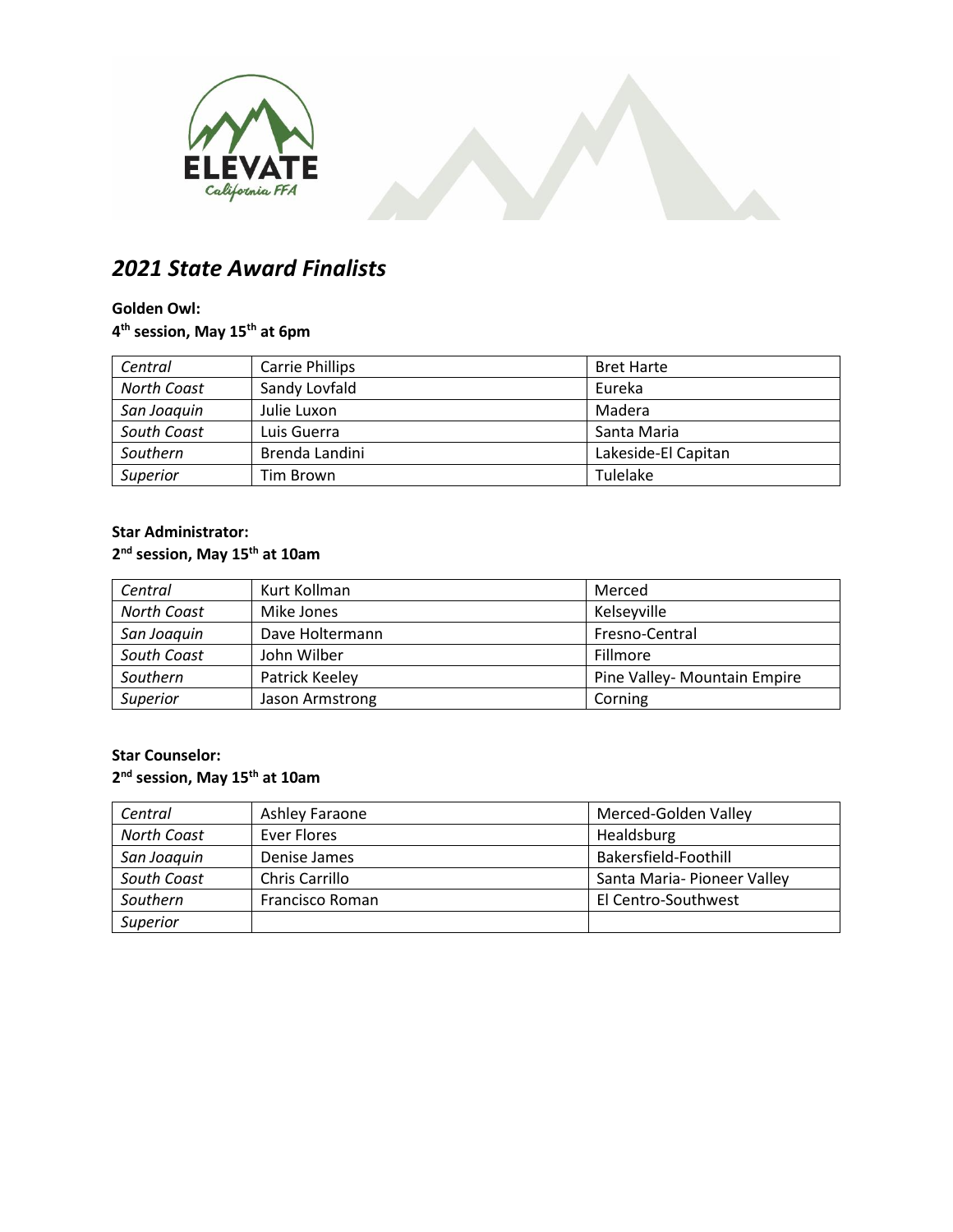



### **Star Supporting Staff: 2 nd session, May 15th at 10am**

| Central     | Leslie Bautista  | Merced               |
|-------------|------------------|----------------------|
| North Coast | Shelley Anderson | Healdsburg           |
| San Joaquin | Jennifer West    | Bakersfield-Foothill |
| South Coast | Christina Turner | Santa Paula          |
| Southern    | Ruben Villa      | <b>Brawley</b>       |
| Superior    |                  |                      |

#### **Star Reporter:**

#### **3 rd session, May 15th at 2pm**

| Central            | <b>Madison Moore</b> | Los Banos-Pacheco    |
|--------------------|----------------------|----------------------|
| <b>North Coast</b> | Annie Peterson       | Healdsburg           |
| San Joaquin        | Morelia Vieyra       | Madera               |
| South Coast        | Abby Bianchi         | Hollister-San Benito |
| Southern           | Kaitlyn Wichterman   | Temecula-St. Jeanne  |
| Superior           | Samantha Downey      | Etna                 |

### **Webpage:**

#### **5 th session, May 16th at 10am**

| Central            | Livingston           |
|--------------------|----------------------|
| <b>North Coast</b> |                      |
| San Joaquin        | Bakersfield-North    |
| South Coast        | Santa Maria-Righetti |
| Southern           | <b>Brawley</b>       |
| Superior           |                      |

### **National Chapter:**

#### **1 st session, May 14th at 7pm**

| Central            | Livingston             |
|--------------------|------------------------|
| <b>North Coast</b> |                        |
| San Joaquin        | Lone Pine              |
| South Coast        | Salinas- North Salinas |
| Southern           | Norco                  |
| Superior           |                        |